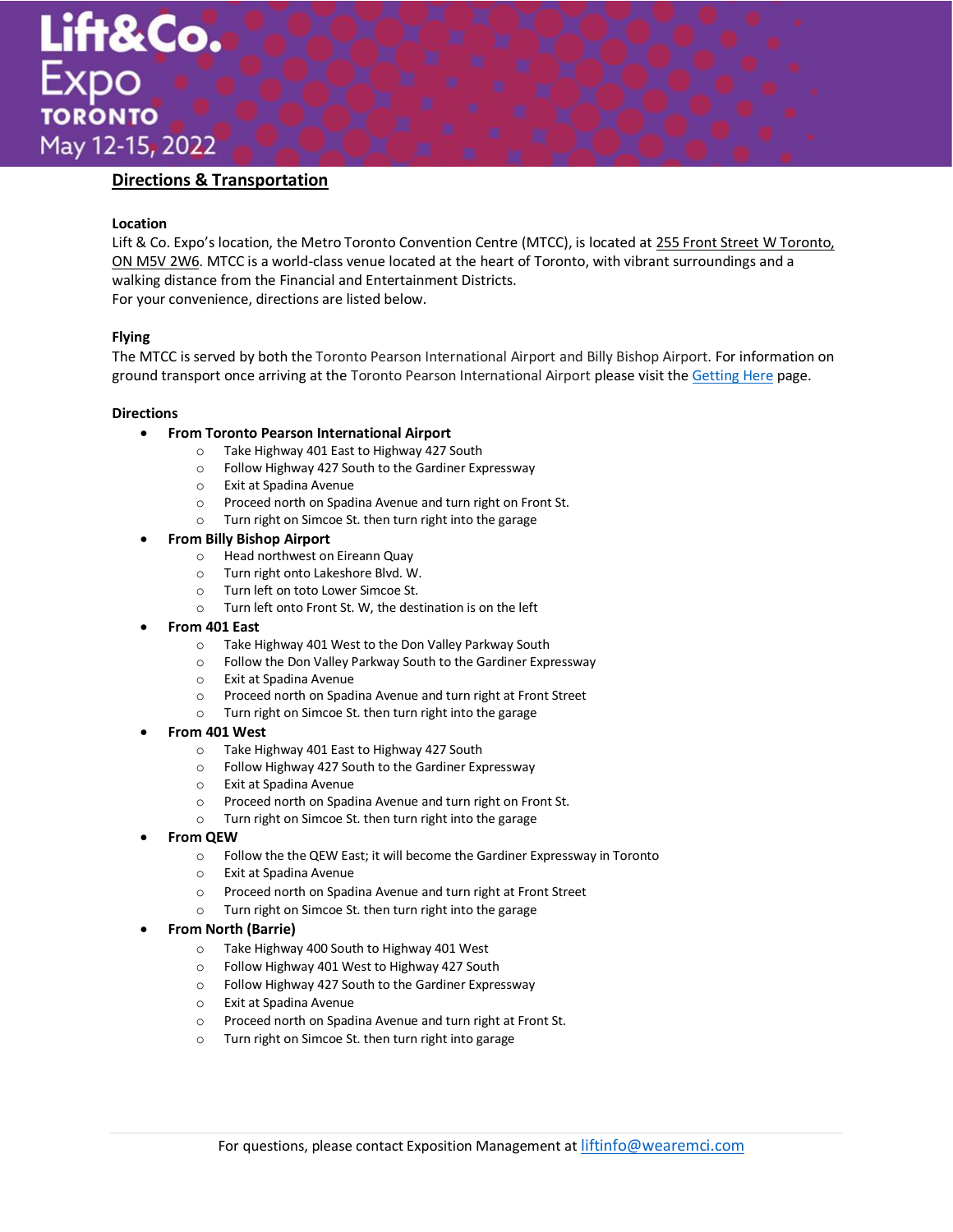

### **Local Public Transportation**

- **UP Express-** A UP Express station is located in the Toronto Pearson International Airport, with the Toronto Union Station located just a 6-minute walk from MTCC. Please see the station-to-station information and book your travel [here.](https://www.upexpress.com/) Directions for the walk between Toronto Union Station are as follows:
	- $\circ$  From the Union Station UP platform, exit and proceed west through the SkyWalk corridor
	- o Take the elevator or staircase to Lower Simcoe Street (street level)
	- $\circ$  Proceed west on Front Street, where you will arrive at the MTCC North Building main entrance
- **GO Transit-** GO Transit is a network of train and bus lines that keep people moving around the Greater Toronto and Hamilton Area. With pick-up and drop-off at the Toronto Union Station (the same as UP Express), bus and train routes throughout the urban area exist to embellish visitor experience through a localized public transport experience. Please see the station-to-station information and book your travel [here.](https://www.gotransit.com/) Walking Directions from Toronto Union Station are as follows:
	- o Exit Union station, proceed west on Front Street to the North Building
	- o The South Building can be accessed via the SkyWalk
	- o Alternatively, you can exit at Union station and follow the SkyWalk to either the North Building
- **Toronto Transit Commission (TTC)-** The Toronto Transit Commission operates four essential lines of transportation via subway within the Toronto metropolitan area which are Yonge University Spadina Line, Bloor Danforth Line, Scarborough RT Line, and Sheppard Line. The Yonge University Spadina Line has a drop-off location at Toronto Union Station (similar to GO Transit and UP Express). The service also operates bus and streetcar routes within the city for user convenience, offering three select ways to navigate the Toronto area with ease. Please use the links provide[d here](https://www.ttc.ca/) to navigate to the station-tostation information to plan your trip today!
- **Rideshares – Uber and Lyft rideshare services are available for the Metro Toronto Convention Centre** and will have a dedicated Pickup Zone that may vary by event.

#### **Parking**

The MTCC has its own parking garages with one conveniently located at each of the North and South buildings. The MTCC currently has 1,700 parking spaces available between the two garages, and more than 10,000 alternate spaces within walking distance to the Metro Toronto Convention Centre. Parking is offered at affordable [rates](https://www.mtccc.com/locations/parking-garage-rates/#1497462463813-06e87c2b-9ca3) (subject to change) for your event. MTCC is not responsible for items left in vehicles parked in MTCC parking garages. General garage information is listed in the columns below:

| <b>MTCC - North Parking Garage</b>               | <b>MTCC - South Parking Garage</b>                 |
|--------------------------------------------------|----------------------------------------------------|
| Address: 255 Front St W Toronto, Ontario M5V 2W6 | Address: 222 Bremner Blvd Toronto, Ontario M5V 2W6 |
| Phone: 416-585-8000                              | Phone: 416-585-8000                                |
| 315 Front St. Garage                             | <b>Southcore Financial Centre Parking</b>          |
| Address: 315 Front St. Toronto, Ontario          | Address: 120 Bremner Blvd. Toronto, Ontario        |
| <b>RBC Wellington Square Garage</b>              | <b>Metro Centre Garage</b>                         |
| Address: 69 Simcoe St. Toronto, Ontario          | Address: 200 Wellington St. W Toronto, Ontario     |